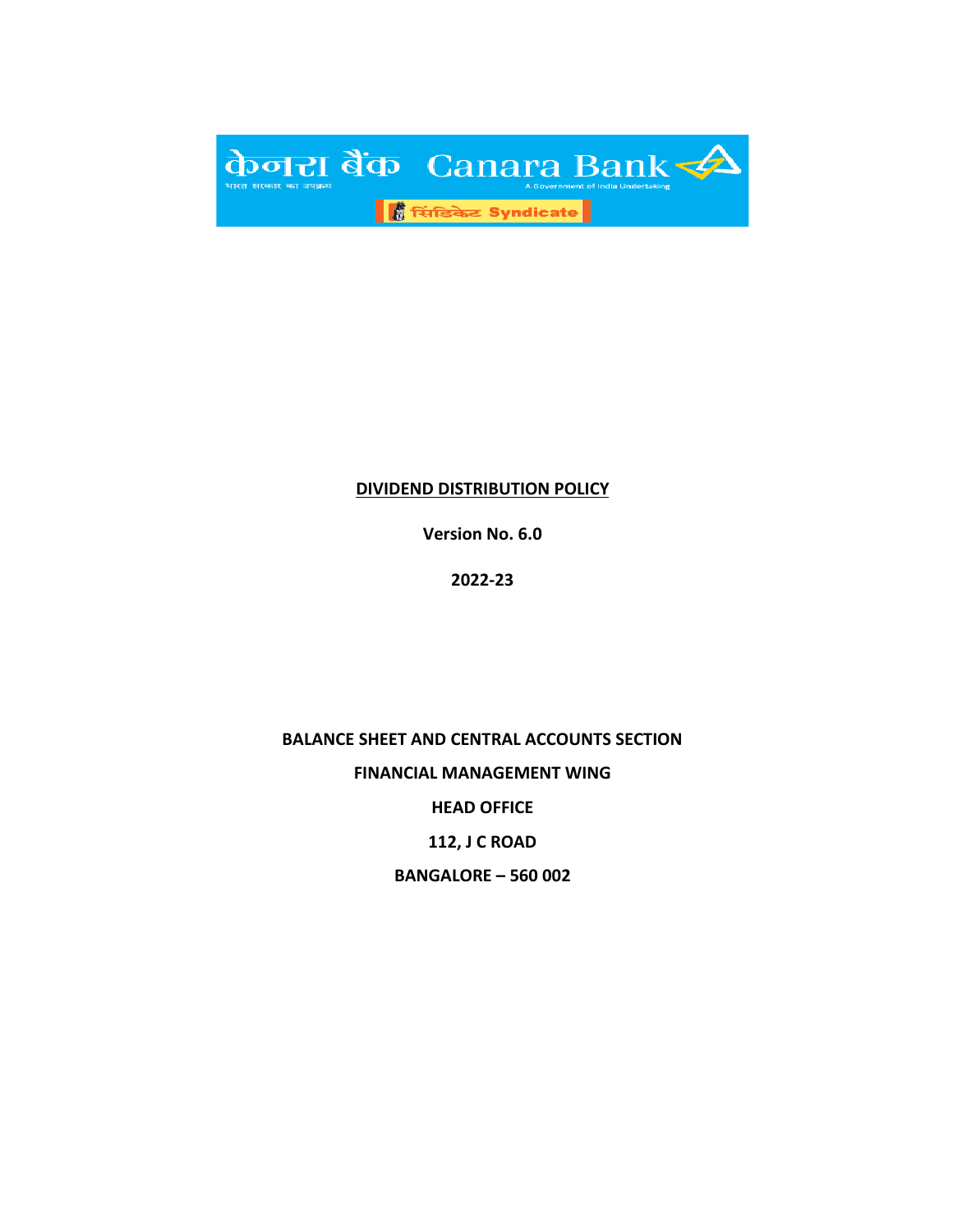## **CONTENTS**

| SI <sub>No</sub> | <b>Contents</b>                                             | Page No |
|------------------|-------------------------------------------------------------|---------|
| 1                | Preface                                                     | 4       |
| $\overline{2}$   | Legal Framework                                             | 4       |
| 3                | Objective                                                   | 4       |
| 4                | Scope of Application                                        | 5       |
| 5                | Definitions                                                 | 5       |
| 6                | Policy                                                      | 5       |
| 7                | Procedures                                                  | 9       |
| 8                | <b>Disclosure</b>                                           | 9       |
| 9                | Records relating to Disclosure and Distribution of Dividend | 10      |
| 10               | Interpretation                                              | 10      |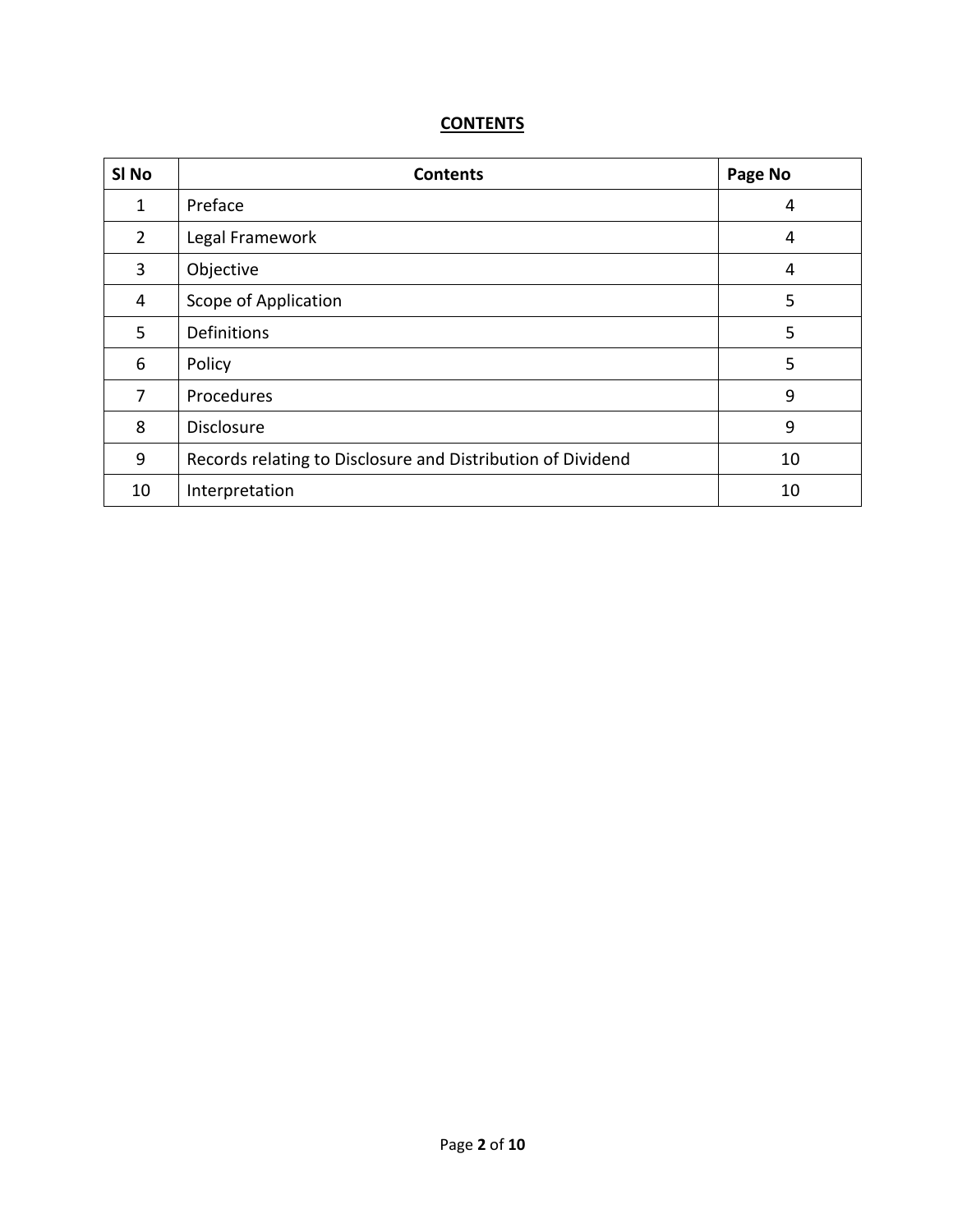### **LIST OF RBI CIRCULARS/GOI COMMUNICATION COVERED IN THE POLICY:**

| <b>SI No</b>   | <b>Circular/Communication No</b>           | <b>Subject</b>                                       |
|----------------|--------------------------------------------|------------------------------------------------------|
| $\mathbf{1}$   | DOR.ACC.REC.7/21.02.067/2021-22<br>dated   | Declaration of Dividends by Banks                    |
|                | 22.04.2021                                 |                                                      |
| $\overline{2}$ | DOS.CO.PPG.SEC.No.4/11.01.005/2021-22      | Corrective<br>Prompt<br>(PCA)<br>Action              |
|                | dated 02.11.2021                           | Framework for Scheduled Commercial                   |
|                |                                            | <b>Banks</b>                                         |
| 3              | DOR.BP.BC.NO.64/21.02.067/2019-20<br>dated | Dividends<br>Declaration<br>of<br>by<br><b>Banks</b> |
|                | 17.04.2020                                 | (Revised)                                            |
| 4              | DBS.CO.PPD.BC.No.8/11.01.005/ 2016 - 17    | Revised Prompt Corrective Action (PCA)               |
|                | dated April 13, 2017                       | framework for Banks                                  |
| 5              | DBR.No.BP.BC.1/21.06.201/2015-16<br>dated  | Master Circular - Basel<br>Capital<br>Ш              |
|                | 01.07.2015 and further amendments from     | Regulations                                          |
|                | time to time.                              |                                                      |
| 6              | DBR.No.BP.BC.71/21.06.201/2014-15<br>dated | Guidelines<br>for<br>οf<br>implementation            |
|                | February 5, 2015 and amended from time to  | Countercyclical Capital Buffer (CCCB)                |
|                | time                                       |                                                      |
| $\overline{7}$ | GOI letter No F.No.10/3/2010 dated 18th    | Declaration of Dividend by the Public                |
|                | January, 2013                              | Sector Banks for the year 2012-13                    |
| 8              | DBOD.No.BP.BC.88/21.02.067/2004-05 dated   | Declaration of Dividends by Banks                    |
|                | 04.05.2005                                 |                                                      |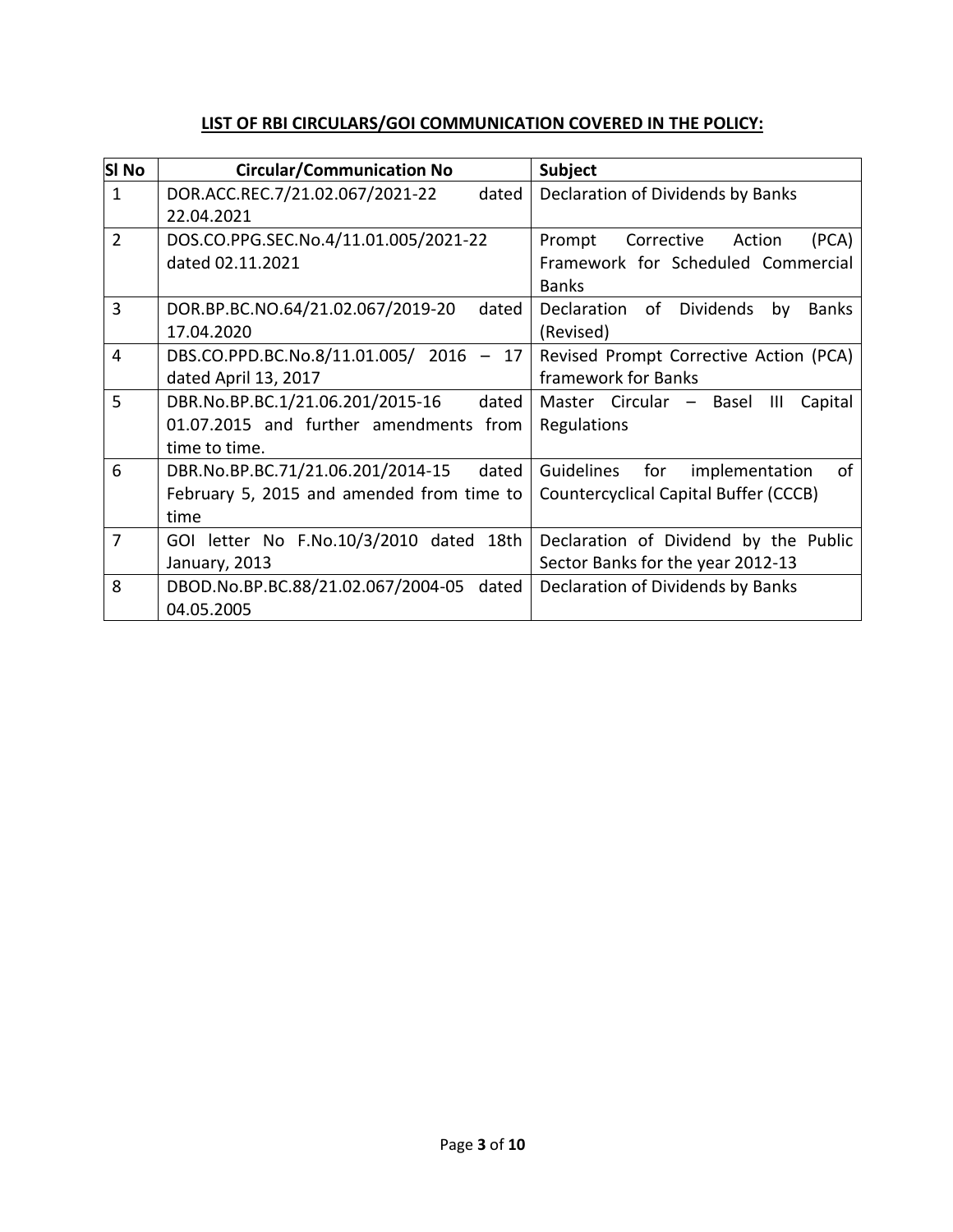#### **1. Preface**

The Board of Directors **(the "Board")** of Canara Bank has adopted the following policy and procedures with regard to Distribution of Dividend in accordance with SEBI Notification on Listing Obligations And Disclosure Requirements) (Second Amendments) Regulations, 2016. The policy shall be subject to review/ratification in accordance with the procedure set forth below.

#### **2. Legal Framework**

Securities and Exchange Board of India (SEBI) vide Gazette Notification dated 02.09.2015 notified the SEBI (Listing Obligations and Disclosure Requirements) Regulations, 2015 and these are effective from 01.12.2015.

In exercise of the power conferred by section 11, 11A(2) and 30 of SEBI Act, 1992 read with section 31 of SCRA, 1956, SEBI has made amendments to Regulation 43 and issued Gazette Notification dated 08.07.2016.

As per the amended regulations, the top five hundred listed entities based on the market capitalization (calculated as on March 31 of every financial year) shall formulate a dividend distribution policy which shall be disclosed in their annual reports and on their websites. SEBI, vide the said Gazette Notification, provided the parameters for drawing the Dividend Distribution Policy.

However, in case of Public Sector Banks (being Listed Entities), distribution of dividend are governed by any directions/communications received from Reserve Bank of India/Government of India/Ministry of Finance from time to time.

*All the regulatory and statutory requirement are included and complied in this policy. Further, any additional requirement mandated as per the guidelines of the RBI, SEBI, other regulators or Ministry of Finance that are communicated subsequent to the adoption of the policy shall automatically form part and parcel of the Policy and the Bank shall have to comply with all such additional requirements.*

### **3. Objective**

The policy is framed as per requirements of the Listing Regulations entered into by the Bank with the Stock Exchanges effective from  $1<sup>st</sup>$  December 2015. Regulations 43A required the top five hundred listed entities based on market capitalization shall formulate a dividend distribution policy. Canara Bank, being one of the top five hundred listed companies is also required to have the policy on distribution of dividend.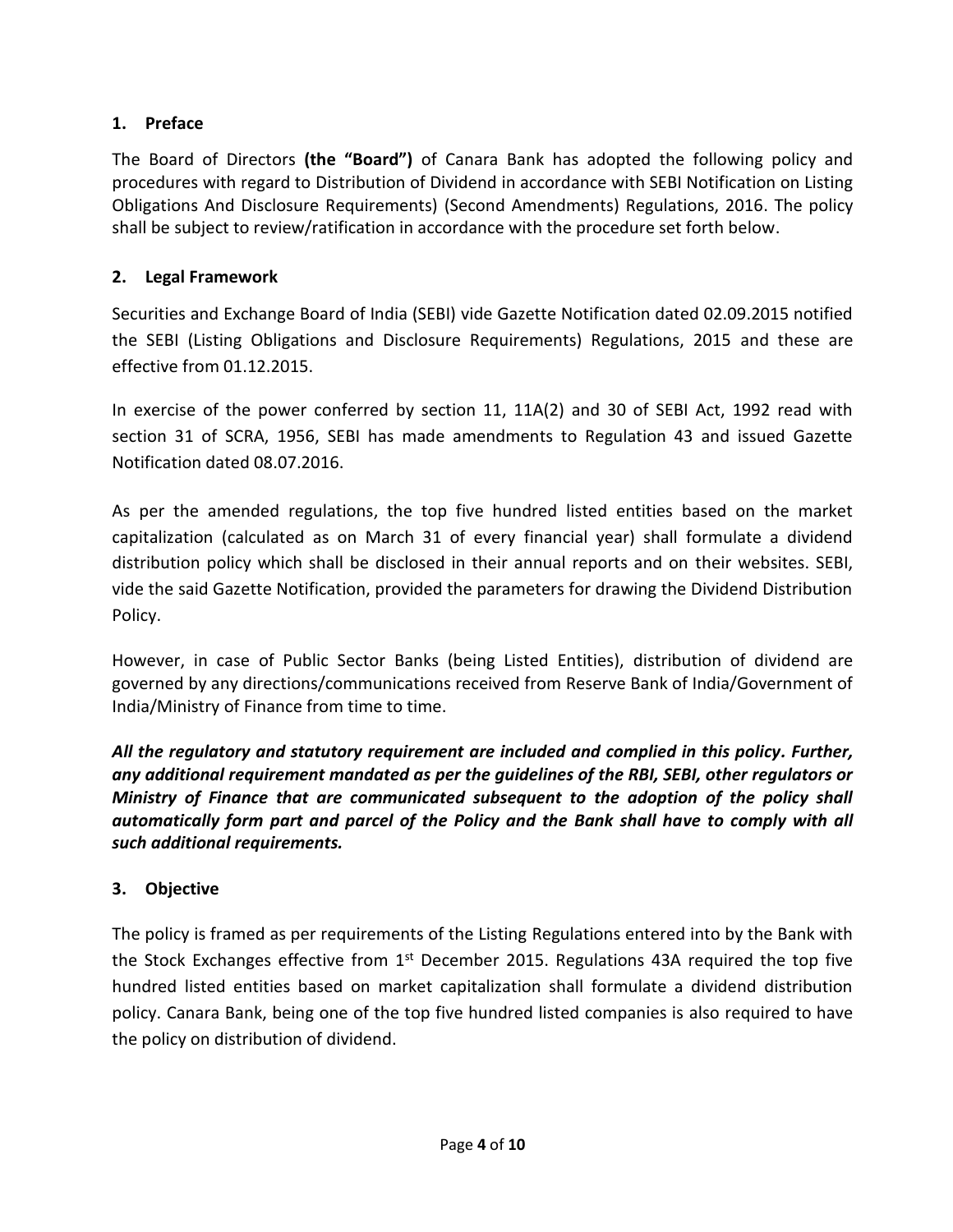### **4. Scope of Application**

The policy shall be applicable for the purpose of distribution of dividends by Bank including interim dividends on equity share capital of the Bank.

## **5. Definitions**

5.1 "Audit Committee of the Board (ACB)" means Committee of Board constituted by the Board of Directors as per the guidelines of the Reserve Bank of India (RBI) and the Government of India (GOI). The ACB provides direction as well as overseeing the operation of the total audit function of the Bank, which includes the organization, operationalization and quality control of internal audit and inspection within the Bank and follow up on the statutory/external audit of the Bank.

5.2 **"Board"** means Board of Directors of the Bank in terms of Section 9 (3) of the Banking Companies (Acquisition and Transfer of Undertakings) Act, 1970.

5.3 **"Bank"** shall mean **"Canara Bank"** constituted under the Banking Companies (Acquisition and Transfer of Undertakings) Act, 1970;

**5.4 "Listing Agreement"** shall mean the listing agreement for equity executed by the Bank with Bombay Stock Exchange (BSE) Limited and National Stock Exchange of India Limited (NSE), as per the SEBI (LODR) regulations 2015, where the equity share of the Bank is listed.

**5.5** "**Dividend**" includes Interim Dividend and Final Dividend.

**5.6 "Policy"** means Dividend Distribution Policy which herein after shall be referred as **"DD Policy".**

**5.7 "Reserve Bank of India"** shall mean Reserve Bank of India as constituted under the Reserve Bank of India Act, 1934.

### **6. Policy**

Bank can declare and distribute dividend subject to the fulfillment of following conditions:

# **6.1 Eligibility Criteria:**

- 6.1.1 The Bank should have:
- $\checkmark$  CRAR of at least 9% for preceding two completed years and the accounting year for which it proposes to declare dividend.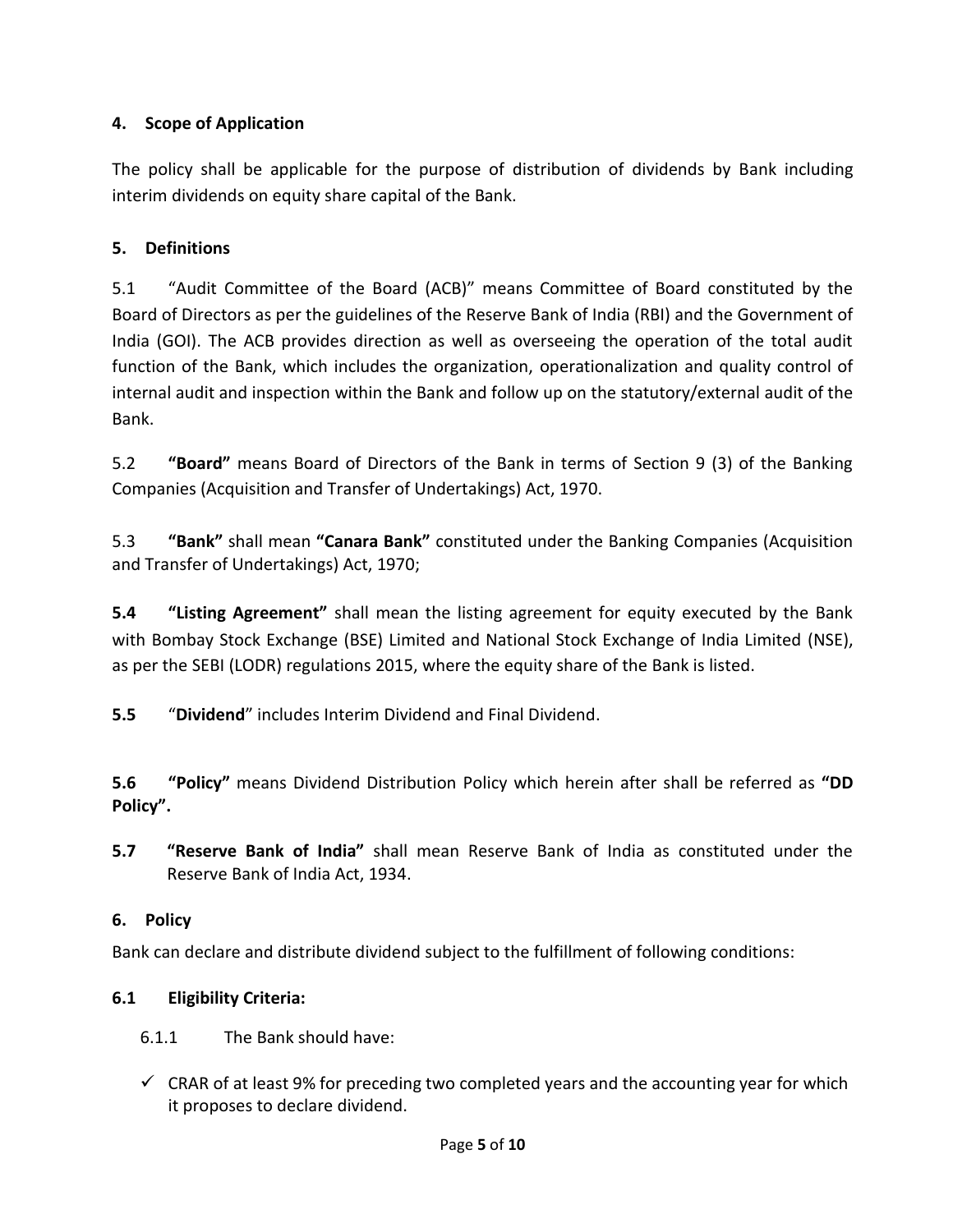$\checkmark$  Net NPA less than 7%.

In case any Bank does not meet the above CRAR norm, but is having a CRAR of at least 9% for the accounting year for which it proposes to declare dividend, it would be eligible to declare dividend provided its Net NPA ratio is less than 5%.

Provided, Banks are required to maintain a capital conservation buffer of 2.5%, comprised of Common Equity Tier 1 capital, above the regulatory minimum capital requirement of 9%. The capital distribution constraints will be imposed on Banks when their capital levels fall within this range. The below table shows the minimum capital conservation ratios a Bank must meet at various levels of the Common Equity Tier 1 capital ratios.

| Minimum capital conservation standards for individual bank                                 |                                                                               |  |  |
|--------------------------------------------------------------------------------------------|-------------------------------------------------------------------------------|--|--|
| <b>Common Equity Tier 1 Ratio after including the</b><br>current periods retained earnings | <b>Minimum Capital Conservation</b><br>Ratios<br>(expressed as % of earnings) |  |  |
| $5.5\% - 6.125\%$                                                                          | 100%                                                                          |  |  |
| $>6.125\% - 6.75\%$                                                                        | 80%                                                                           |  |  |
| $>6.75\% - 7.375\%$                                                                        | 60%                                                                           |  |  |
| $>7.375\%$ - 8.0%                                                                          | 40%                                                                           |  |  |
| $>8.0\%$                                                                                   | 0%                                                                            |  |  |

The Common Equity Tier 1 ratio includes amounts used to meet the minimum Common Equity Tier 1 capital requirement of 5.5%, but excludes any additional Common Equity Tier 1 needed to meet the 7% Tier 1 and 9% Total Capital requirements.

Provided further that, Banks incorporated in India having international presence is required to maintain adequate capital under Countercyclical Capital Buffer (CCCB) as prescribed by the host supervisors in respective jurisdictions. Banks will be subject to restrictions on discretionary distributions (may include dividend payments, share buybacks and staff bonus payments) if they do not meet the requirement on countercyclical capital buffer which is an extension of the requirement for capital conservation buffer (CCB). Assuming a concurrent requirement of CCB of 2.5% and CCCB of 2.5% of total RWAs, the required conservation ratio (restriction on discretionary distribution) of a bank, at various levels of CET1 capital held is illustrated in the following Table:

**Individual bank minimum capital conservation ratios, assuming a requirement of 2.5% each of capital conservation buffer and CCCB**

| <b>Common Equity Tier 1 Ratio bands</b> | <b>Minimum Capital Conservation Ratios</b><br>(expressed as a percentage of earnings) |  |  |
|-----------------------------------------|---------------------------------------------------------------------------------------|--|--|
| $>5.5\% - 6.75\%$                       | 100%                                                                                  |  |  |
| $>6.75\% - 8.0\%$                       | 80%                                                                                   |  |  |
| $>8.0\% - 9.25\%$                       | 60%                                                                                   |  |  |
| >9.25% - 10.50%                         | 40%                                                                                   |  |  |
| $>10.50\%$                              | 0%                                                                                    |  |  |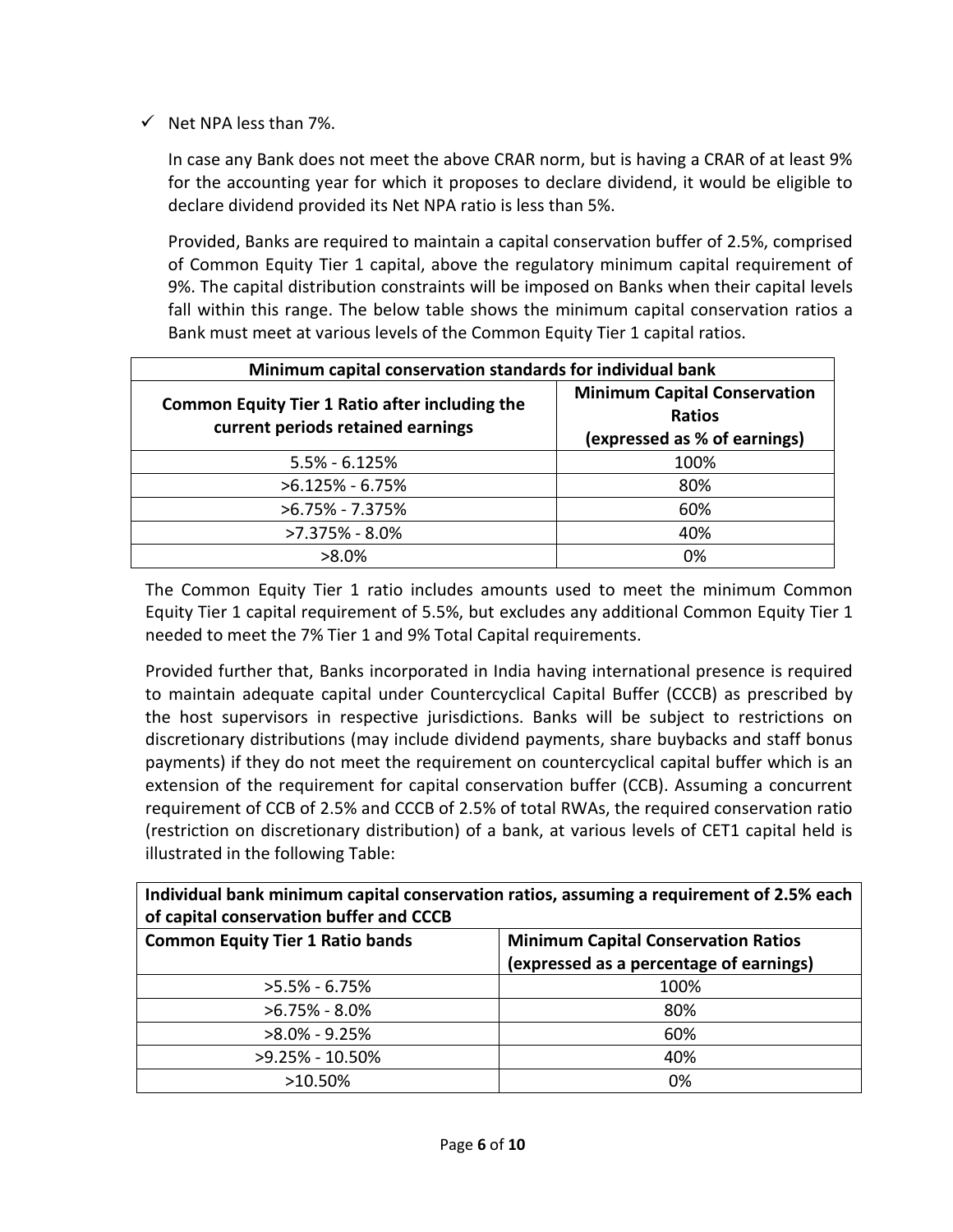The CET 1 ratio bands are structured in increments of 25% of the required CCB and CCCB prescribed by the Reserve Bank of India at that point in time.

Also, the declaration of dividend is further subject to the restrictions imposed by RBI vide its Circular DBS.CO.PPD. BC.No.8/11.01.005/2016-17 dated April 13th 2017 on "Revised Prompt Corrective Action Framework" (PCA). The provisions of the revised PCA framework will be effective from April 1, 2017 based on the financials of the banks for the year ended March 31, 2017.

The Revised Prompt Corrective Action (PCA) framework for Banks had given the indicators to be tracked for Capital, asset quality and profitability. Based on the indicators mentioned in the Circular, risk thresholds have been classified into three categories as given in the table below and the mandatory action that would be taken when a bank breaches the said risk threshold.

| PCA matrix - Parameters, indicators and risk thresholds |                                                         |                           |                                            |                            |  |  |  |
|---------------------------------------------------------|---------------------------------------------------------|---------------------------|--------------------------------------------|----------------------------|--|--|--|
| <b>Parameter</b>                                        | <b>Indicator</b>                                        | <b>Risk Threshold</b>     | <b>Risk Threshold 2</b>                    | <b>Risk Threshold</b><br>3 |  |  |  |
| (1)                                                     | (2)                                                     | (3)                       | (4)                                        | (5)                        |  |  |  |
| <b>Capital</b>                                          | <b>CRAR</b><br>Minimum Upto<br>$\overline{\phantom{0}}$ | 250                       | bps More than 250 bps In excess of 400     |                            |  |  |  |
| (Breach                                                 | of regulatory prescription for below                    |                           | not exceeding bps below<br>the but         | the                        |  |  |  |
|                                                         | either CRAR or Capital to Risk Assets Indicator         |                           | 400<br>below the Indicator<br>bps          |                            |  |  |  |
| CET 1 ratio)                                            | Ratio + applicable Capital prescribed                   |                           | prescribed prescribed<br>at Indicator      | at                         |  |  |  |
|                                                         | Conservation<br>(CCB)                                   | Buffer column             | $(2)$ at<br>column                         | (2)<br>$(2)$ column        |  |  |  |
|                                                         |                                                         | Upto 162.50 bps More than | 162.50   In                                | 0f<br>excess               |  |  |  |
|                                                         | and/or                                                  | below                     | the bps below but not $ 312.50$            | bps                        |  |  |  |
|                                                         |                                                         | Indicator                 | exceeding<br>312.50 below                  | the                        |  |  |  |
|                                                         | Regulatory Pre-Specified prescribed                     |                           | below<br>at bps                            | the Indicator              |  |  |  |
|                                                         | Trigger<br>of                                           | Common column (2)         | Indicator<br>prescribed prescribed         | at                         |  |  |  |
|                                                         | Equity Tier 1 Ratio (CET                                |                           | at column (2)                              | column (2)                 |  |  |  |
|                                                         | PST) + applicable                                       |                           |                                            |                            |  |  |  |
|                                                         | Capital<br>Conservation                                 |                           |                                            |                            |  |  |  |
|                                                         | Buffer (CCB)                                            |                           |                                            |                            |  |  |  |
|                                                         | <b>Breach of either CRAR</b>                            |                           |                                            |                            |  |  |  |
|                                                         | or CET 1 ratio to trigger                               |                           |                                            |                            |  |  |  |
|                                                         | <b>PCA</b>                                              |                           |                                            |                            |  |  |  |
| <b>Asset Quality</b>                                    | Non-Performing $\ge$ =6.0%<br>Net                       |                           | but $\ge$ =9.0% but < 12.0%                | $\ge$ =12.0%               |  |  |  |
|                                                         | Advances (NNPA) ratio                                   | $< 9.0\%$                 |                                            |                            |  |  |  |
| Leverage                                                | Regulatory minimum Tier Upto                            | 50                        | bps   More than 50 bps but   More than 100 |                            |  |  |  |
|                                                         | 1 Leverage Ratio                                        | below                     | the $ not$ exceeding 100 bps below         | the                        |  |  |  |
|                                                         |                                                         | regulatory                | below<br>bps                               | the regulatory             |  |  |  |
|                                                         |                                                         | minimum                   | regulatory minimum                         | l minimum                  |  |  |  |

The various indicators for classifying under risk thresholds:

Based on the various risk thresholds, certain mandatory and discretionary actions would be initiated against Banks. The mandatory actions amongst others include the restriction on dividend distribution irrespective of the risk threshold under which a Bank is classified.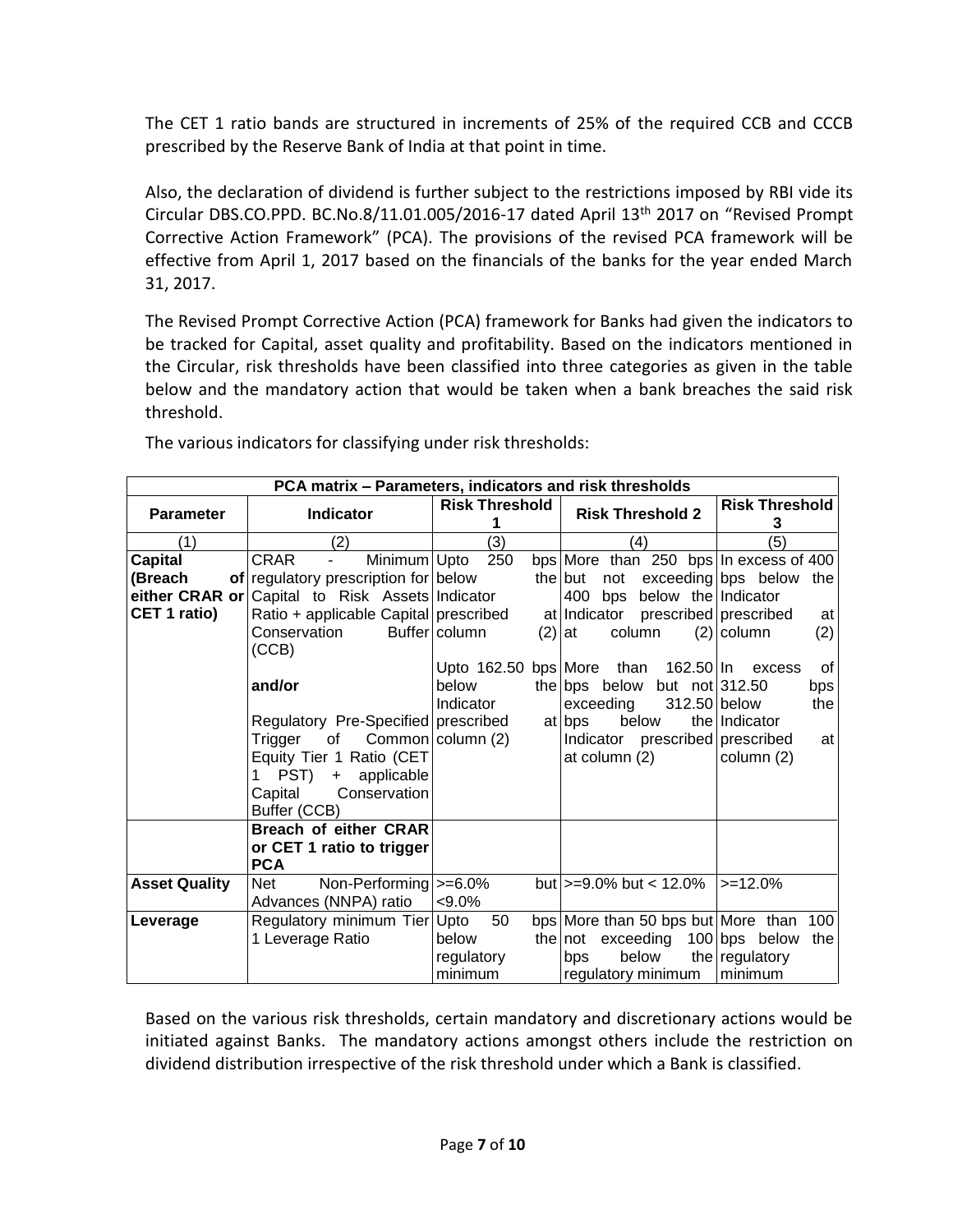- 6.1.2 The Bank should comply with the provisions of Sections 15 and 17 of the Banking Regulation Act, 1949
- 6.1.3 The Bank should comply with the prevailing regulations/ guidelines issued by RBI, including creating adequate provisions for impairment of assets and staff retirement benefits, transfer of profits to Statutory Reserves etc.
- 6.1.4 The proposed dividend should be payable out of the current year's profit.
- 6.1.5 The Reserve Bank should not have placed any explicit restrictions on the Bank for declaration of dividends.
- 6.1.6 The declaration of dividend shall be further subject to any Directions or Communications issued by RBI/Government of India/Ministry of Finance from time to time.

*All banks shall continue to meet the applicable minimum regulatory capital requirements after dividend payment. While declaring dividend on equity shares, it shall be the responsibility of the Board of Directors to inter-alia consider the current and projected capital position of the bank vis-à-vis the applicable capital requirements and the adequacy of provisions, taking into account the economic environment and the outlook for profitability.*

### **6.2 Quantum of Dividend Payable:**

| 6.2.1 | The dividend payout ratio shall not exceed 40 % and shall be as per the matrix |
|-------|--------------------------------------------------------------------------------|
|       | furnished herein below:                                                        |

|                |                                             | <b>Net NPA Ratio</b>                  |                                       |                             |                                |
|----------------|---------------------------------------------|---------------------------------------|---------------------------------------|-----------------------------|--------------------------------|
| Category       | <b>CRAR</b>                                 | Zero                                  | More than<br>Zero but less<br>than 3% | From 3 % to<br>less than 5% | From 5% to<br>less than 7<br>% |
|                |                                             | <b>Range of Dividend Payout Ratio</b> |                                       |                             |                                |
| $\overline{A}$ | 11% or more for each of<br>the last 3 years | Up to $40$                            | Up to $35$                            | Up to 25                    | Up to $15$                     |
| B              | 10% or more for each of<br>the last 3 years | Up to 35                              | Up to 30                              | Up to 20                    | Up to $10$                     |
| $\mathsf{C}$   | 9% or more for each of<br>the last 3 years  | Up to 30                              | Up to $25$                            | Up to 15                    | Up to $5$                      |
| D              | 9% or more in the<br>Current year           |                                       | Up to 10                              | Up to $5$                   | Nil                            |

[Dividend payout ratio shall be calculated as a percentage of 'dividend payable in a year' (excluding dividend tax) to 'net profit during the year']

6.2.2 In case the profit for the relevant period includes any extra-ordinary profits/ income, the payout ratio shall be computed after excluding such extra-ordinary items for reckoning compliance with the prudential payout ratio.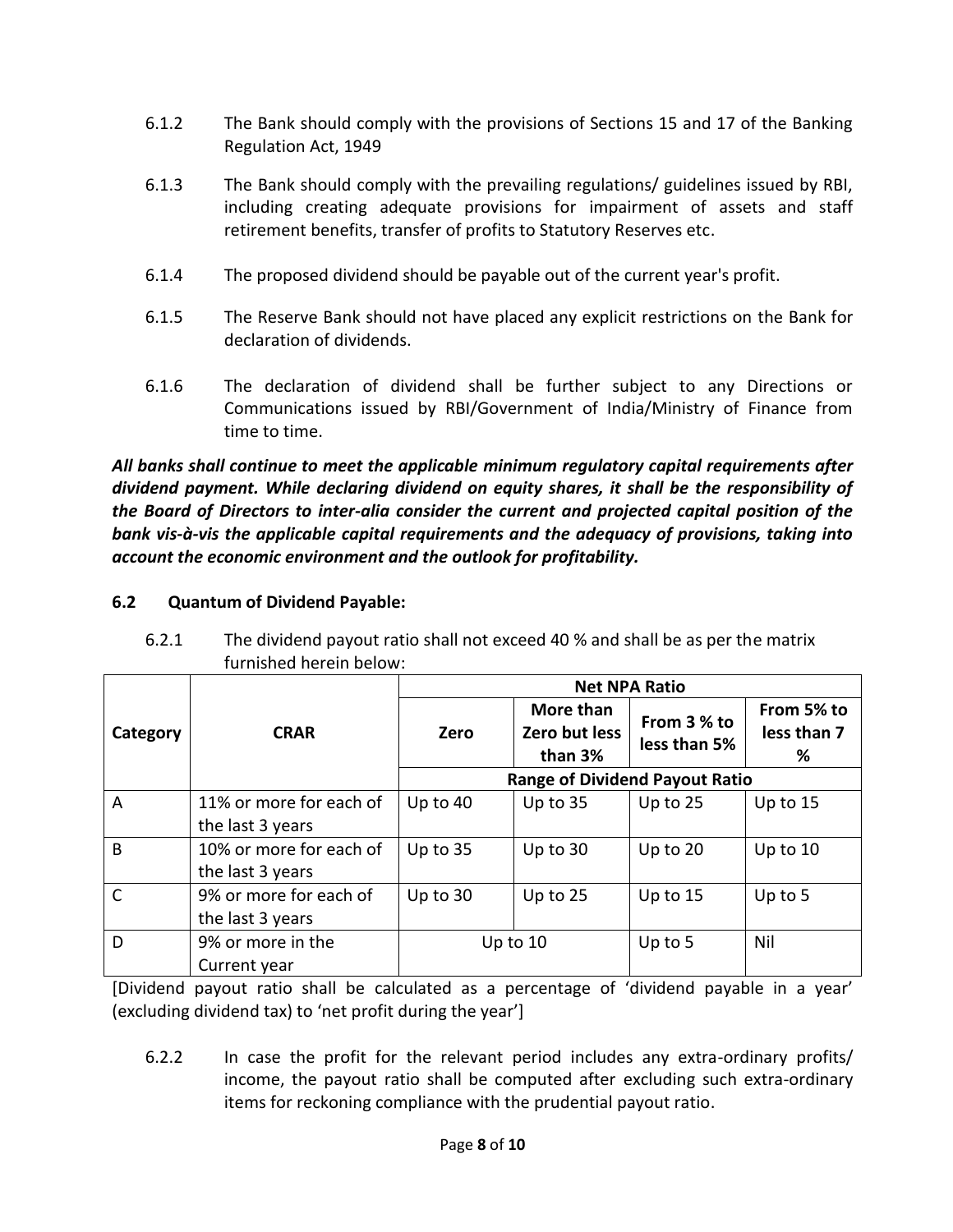- 6.2.3 The financial statements pertaining to the financial year for which the Bank is declaring a dividend should be free of any qualifications by the statutory auditors, which have an adverse bearing on the profit during that year. In case of any qualification to that effect, the net profit should be suitably adjusted while computing the dividend payout ratio.
- 6.3 As per the extant guidelines of Government of India, the Banks are required to pay a minimum dividend of 20% of their equity (i.e paid up capital) or 20% of their post-tax profits whichever is higher.
- 6.4 The quantum of the dividend shall be subject to the fulfillment of the criteria as enumerated in Point No 6.1 above and the limit (Maximum/Minimum); if any; as stipulated by GoI /RBI/Other regulator from time to time.
- 6.5 Bank may declare Interim Dividend based on profitability. In such case it will be adjusted while declaring final dividend and the total dividend to be paid by the Bank including interim dividend shall be subject to the limit (Maximum/Minimum) and other conditions as stipulated herein in this policy.

#### **7. Procedures:**

- 7.1 BSCA Section, FM Wing shall recommend the Dividend Payout Ratio to the Board of Directors subject to the fulfillment of policy guidelines as explained in Point No 6 above.
- 7.2 BSCA Section, FM Wing should take into account the following aspects while deciding on the proposals for declaring dividend:
	- $\checkmark$  The interim dividend paid;
	- $\checkmark$  The RBS, RBI findings with regard to divergence in identification of NPAs, shortfall in provisioning etc.
	- $\checkmark$  The auditor's qualification pertaining to statement of accounts.
	- $\checkmark$  The banks long term growth plan.
	- $\checkmark$  Basel and other regulatory requirements.
- 7.3 Company Secretary, Secretarial Department, shall ensure the compliance of procedural aspects of distribution of Dividend as enumerated in Banking Companies (Acquisition and Transfer of Undertakings) Act, 1970/80.

### **8. Disclosure**

8.1 Necessary disclosures shall be made in the Annual Report as required under Regulation 43A of SEBI Notification on Listing Obligations And Disclosure Requirements) (Second Amendments) Regulations, 2016.